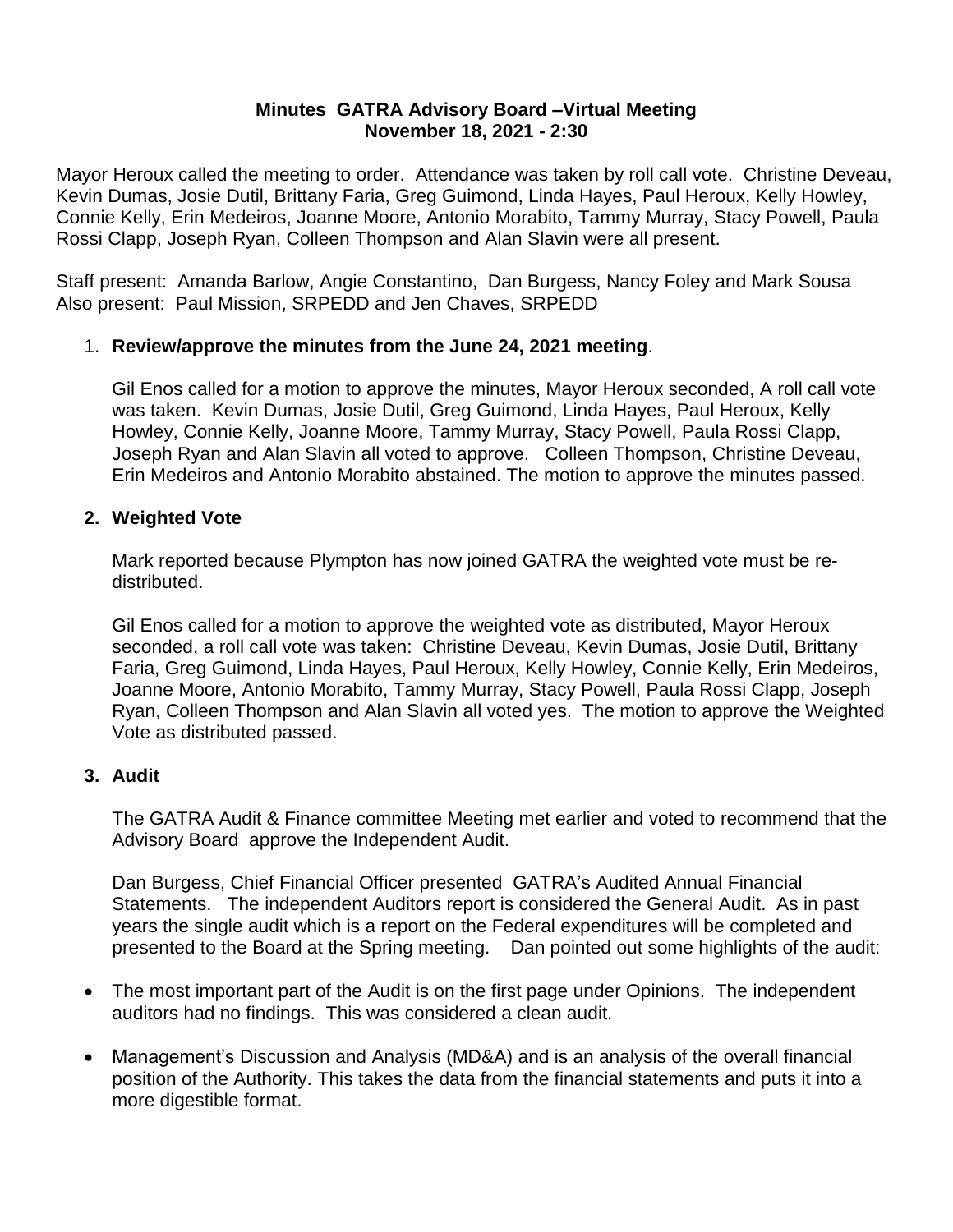- The Condensed and Comparative Statement of net position shows that GATRA's net position is pretty much the same as in the prior year
- The most important piece would be Condensed Comparative Statement of Revenues, Expenses and Net Changes in Net Position. This shows a full year of the effects of COVID . This year Operating Revenue is down significantly from last year, as were the expenses. This puts GATRA in very similar position to last year with lower revenue and lower expenses. This is what we anticipated and budgeted for last year and it has come to fruition.
- Dan anticipates GATRA will see a significant increase in revenue and related expenses in FY2022 as we are seeing an uptick in services and are close to fully operational.
- Of note is the final assessment for each community for FY2021. These numbers will go to the state and will be on each communities Cherry Sheet in a year and half.
- The Attleboro Commuter Rail Station and Parking Lot Statement of Income and Calculation of the MBTA Share of Income is a report that we are required to submit to the MBTA each year. This report shows that for the first time in many years GATRA is showing a loss on Commuter Rail Parking. This is due to the lack of use of the Commuter Rail for a good portion of the year. These numbers have come up significantly in the last 5-6 months. We are not at pre-COVID numbers, but we do anticipate a very different outcome for FY 2022.

Dan wanted all board members to know that he is always available for questions regarding GATRA's Financial picture. Gil Enos called for a motion to approve the Independent Audit. Mayor Heroux seconded, a roll call vote was taken: Christine Deveau, Kevin Dumas, Josie Dutil, Brittany Faria, Greg Guimond, Linda Hayes, Paul Heroux, Kelly Howley, Connie Kelly, Erin Medeiros, Joanne Moore, Antonio Morabito, Tammy Murray, Stacy Powell, Paula Rossi Clapp, Joseph Ryan, Colleen Thompson and Alan Slavin all voted yes. The motion to approve the Audit was passed.

### **4. GATRA Personnel**

Mark reported that there have been some changes in personnel. He has appointed a Deputy Administrator, Amanda Barlow. Amanda will be second in charge and is currently attending the Leadership Conference at CTAA. Mark feels like this is setting GATRA up for the future.

Mark reported that has also hired Cari Whittemore as GATRA's Employee Relations Specialist/Wellness Coordinator. Cari is doing a lot of moral/team building. Mark would like to see GATRA give back to the communities with food drives and toy drives throughout the GATRA communities.

### **5. Electric Buses**

Mark reported that GATRA currently has 6 electric buses on site. The electric busses were funded through the VW Grant at no cost to GATRA. Angie Constantino designed the graphics on the busses and did an amazing design. Angie and Joanne Laferrara partnered with TMLP to advertise on each bus. The charging infrastructure construction is now complete and fully operational. Mark announced the Electric Bus Unveiling, November 20th at 1:00 p.m. at